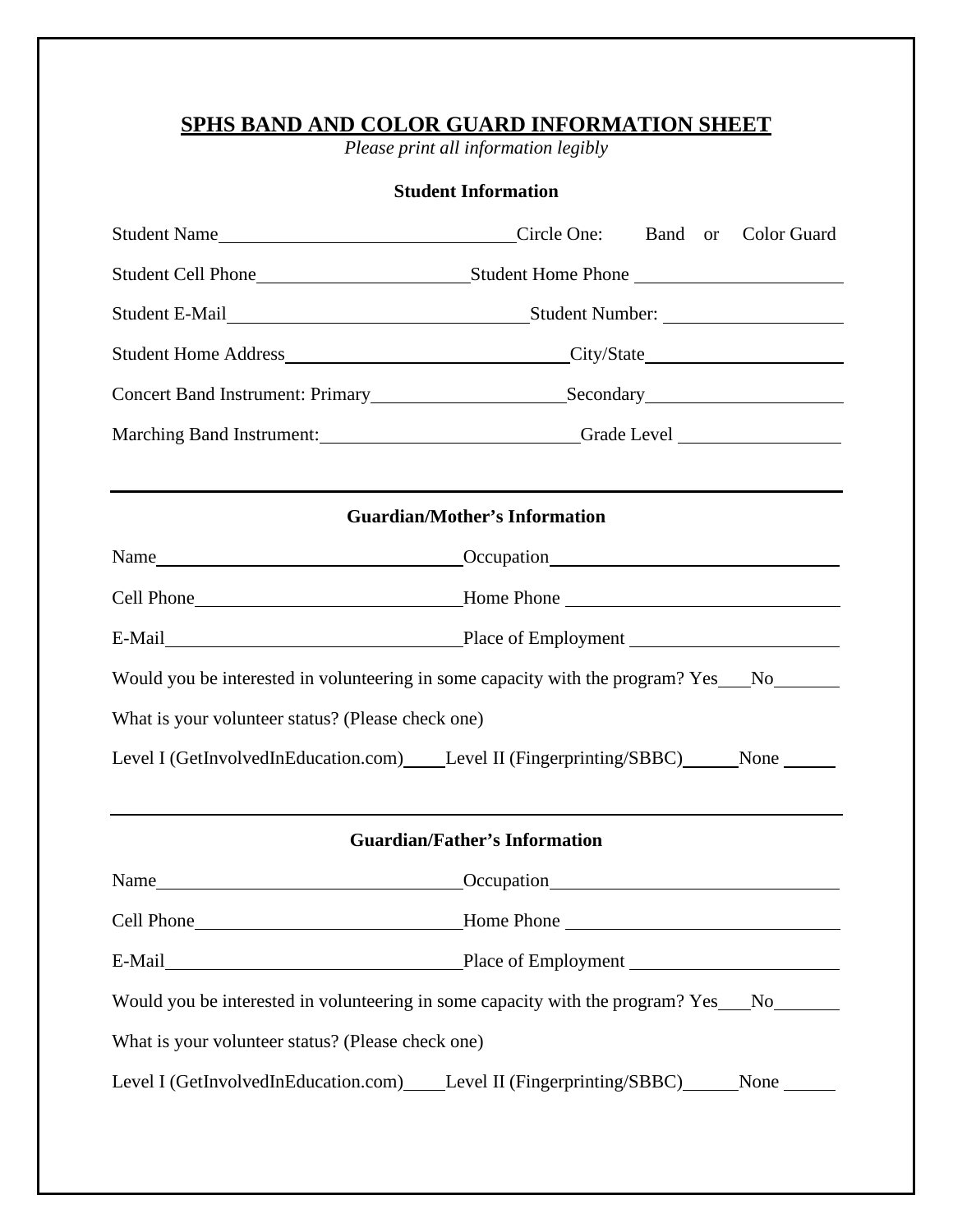# **FAIR SHARE BREAKDOWN**

Funding from the Board of Education is not sufficient to run the Music Program to the best of the Director's or Students' abilities. To provide the students with the best opportunities, a Fair Share of \$350 for Marching Band and Color Guard members has been determined. This Fair Share does not include Solo and Ensemble fees. Fair Share is due by August  $9<sup>th</sup>$  unless a payment plan is submitted. Any money not paid by March  $9<sup>th</sup>$  will be submitted to the school as an obligation unless an alternative payment plan has been arranged. The Fair Share breakdown is as follows:

| Clinicians                               |               | \$80.00  |
|------------------------------------------|---------------|----------|
| Drill Music & Props                      |               | \$80.00  |
| Uniform Rental & Maintenance             |               | \$40.00  |
| Travel & Transportation                  |               | \$50.00  |
| Repairs                                  |               | \$40.00  |
| <b>Competition/Festival Registration</b> |               | \$40.00  |
| Band Camp (s) & Events                   |               | \$20.00  |
| Show Shirt "Our Thank You"               |               |          |
|                                          | <b>Total:</b> | \$350.00 |

Program needs may change as the season takes place. If needed, there is a possibility that funds can be redirected from one category to another to meet the needs of the program.

The following items can be purchased separately from the Booster Store Dri fit shirt \*Black Under Armor / Body tights (limited) \*Dinkles / Jazz Shoes (limited) \*Gloves (musicians black / guard tan) Cap

**CLASS FAIRSHARE** (not for Marching Band and Guard members)

All bands \$10 Polo shirt

All bands \$40 Clinicians

(this is in addition to an amount that will go through the SBBC Estore- 3 options \$50, \$70, \$100 all including instrument rental & other deals)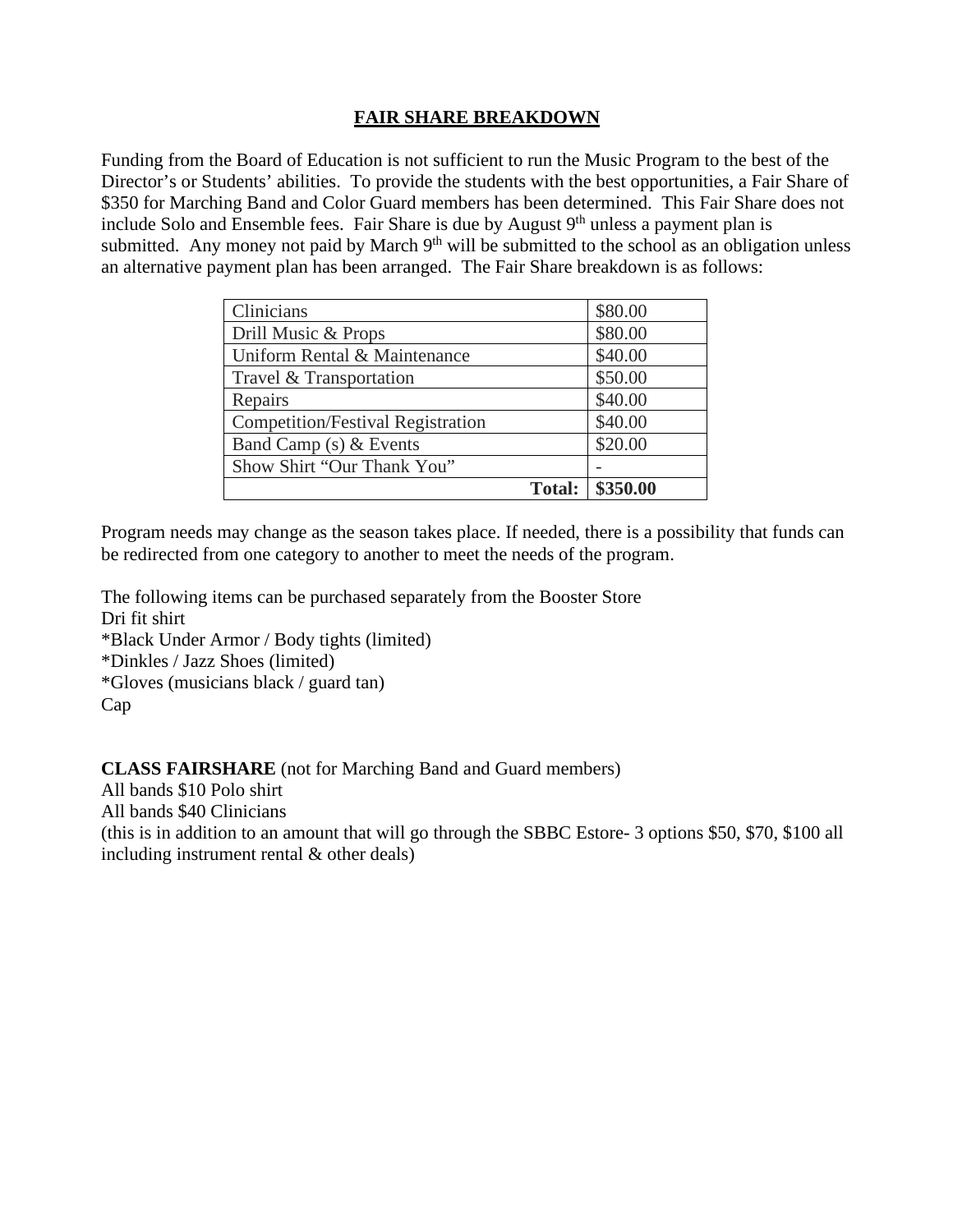# **FAIR SHARE INTENT FORM**

Student Name Student ID #

The Fair Share amount for the 2021-2022 school year is \$350.00. Please review the itemized breakdown in the Membership Handbook.

I/We promise to pay SPHS Band and Color Guard the full Fair Share Amount of **\$350.** 

Please select a payment option below:

**Example 1.** Payment Option #1: Full Payment of Fair Share on initial due date (August  $13<sup>th</sup>$ )

17th Payment Option #2: \$50.00 Fair Share payments due: August 13<sup>th</sup>, September 13<sup>th</sup>, October  $\overline{13^{th}}$ , November 12<sup>th</sup>, January 13<sup>th</sup>, February 14<sup>th</sup> and March 14<sup>th</sup>.

Payment Option #3: Partial Payment (\$50) of Fair Share Costs on initial due date (August  $13<sup>th</sup>$ ) and fundraising of remaining balance by the partial deadline with the final deadline of March 14<sup>th</sup>. Please understand that if the fundraising payment option is selected, any money due after the listed dates will be submitted as an obligation.

### **Please sign this form in the presence of a notary.**

| Parent Signature Parent Name           |  |
|----------------------------------------|--|
| Phone (Home) Phone (Work) Phone (Cell) |  |
| Address City City                      |  |
| Zip Email Address                      |  |
| Notary's Official Signature            |  |
| Commission Expiration Date             |  |
|                                        |  |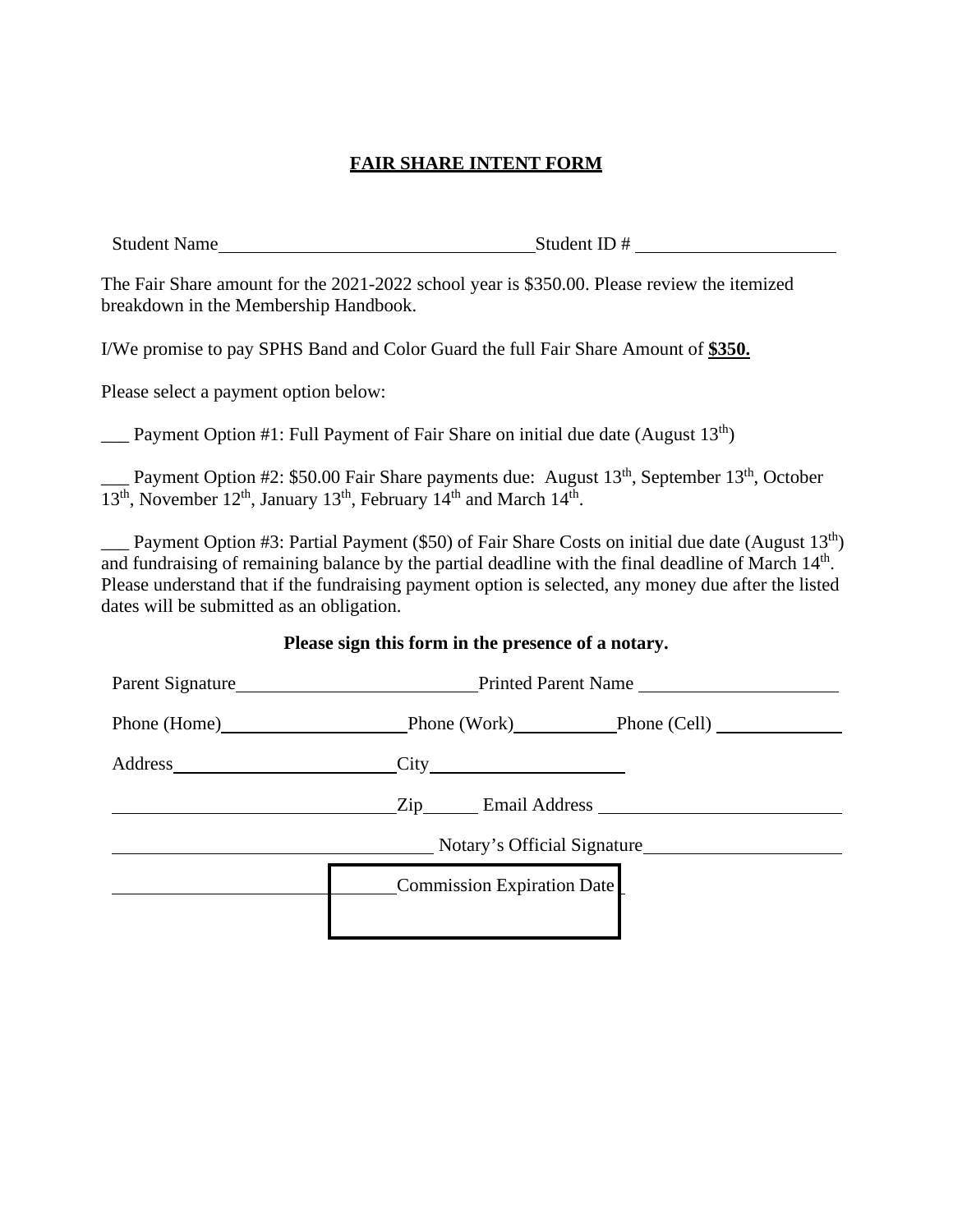#### **Fundraising Goal**

The following are the fundraisers, goals, descriptions of each fundraiser and what the money raised for each will be used for the band program for the 2021-2022 school year at South Plantation High School.

| <b>GOAL</b> (Items to sell)     |  |
|---------------------------------|--|
|                                 |  |
| 12 Cards                        |  |
| 10 Items                        |  |
| 10 Items                        |  |
| 5 Tickets                       |  |
| 5 Tickets                       |  |
| 2 Shifts (Parents and Students) |  |
| \$100 Raised                    |  |
| <b>5 Dozen Sold</b>             |  |
| \$10 Per Student                |  |
| 2 Sold                          |  |
| \$20 Raised                     |  |
| 2 Meals                         |  |
| 5 Grams                         |  |
| 10 Items                        |  |
| 5 Items                         |  |
|                                 |  |

Each of these fundraisers and possibly more will help pay for our budgetary items as described in the Fair Share breakdown. With each goal met and exceeded, the more opportunities we can give to the students in the program. Each fundraiser is paired up with a goal to offset the cost of operation and allow for further benefits. Fundraisers are subject to change.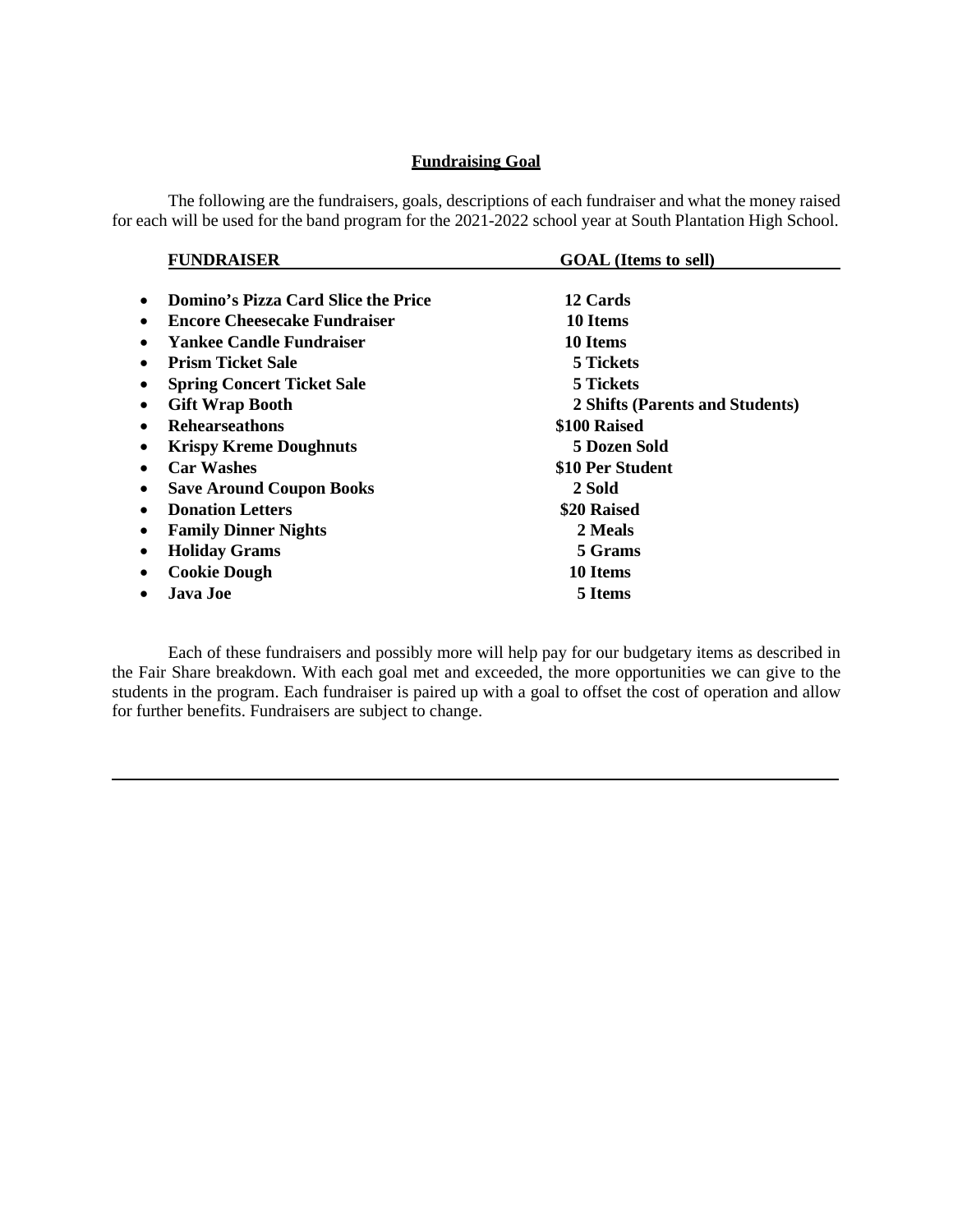#### **PARENTAL PARTICIPATION**

Every student, whether they like to admit it or not, appreciates the support of their parents in the activities they choose to take part in. For many students, involvement in the South Plantation Band and Color Guard is their passion. Our program offers you the opportunity to become a part of such a huge chapter of your child's life, and in turn gives you the opportunity to meet their friends and their friend's parents. A community-oriented program is our vision and will help us in achieving our many goals. However, it cannot happen without you!

We currently have a very active parent booster organization called the SPHS Band Parents, Inc. Whether you choose to get involved in that organization or not (and we hope that you do) if your child is amember of this program, you are being asked to take a vested interest in their work and to share this experience.

Below is a description of each of the areas of need throughout the year. While we ask that every parent offer their services (water distribution, uniform distribution, field crew, truck crew, etc.) for at leastone event, **we also ask that you choose two additional areas where you might be able to help out:**

- Football Games
- Uniform Fitting, Distribution, and Alterations
- Field Crew (Set up and transport of percussion equipment)
- Fundraising Committee
- Gift Wrap Booth
- Ticket Sales/Concessions
- Parade Crew
- Chaperones (Field Trips) \*Please give availability (daytime, evening, both):
- Water Crew (Football Games)
- BB&T Center Concessions

The above mentioned areas of need are only a starting point for where you might be able to get involved and that the amount of time "required" is simply what you have to give. Whether you have only a little or a lot of time, there is a place for you. If you know of other ways, you are certainly welcome to share them and to discuss how you might be able to be a part of our program.

As a parent/guardian of a member of our band and guard, you will automatically be added to our email database and will receive important notifications and updates throughout the school year. If you wish to unsubscribe, please email request to [sphsbandparents@gmail.com](mailto:sphsbandparents@gmail.com)

| I (print parent name)                                                                             | have read the above information and understand that |
|---------------------------------------------------------------------------------------------------|-----------------------------------------------------|
| I am being asked to participate with my child in this program. I have indicated above my areas of |                                                     |
| interest.                                                                                         |                                                     |

| <b>Best Contact Email Address</b><br><b>Best Contact Phone Number</b> |
|-----------------------------------------------------------------------|
|-----------------------------------------------------------------------|

| Parent Signature | Jate |
|------------------|------|
|                  |      |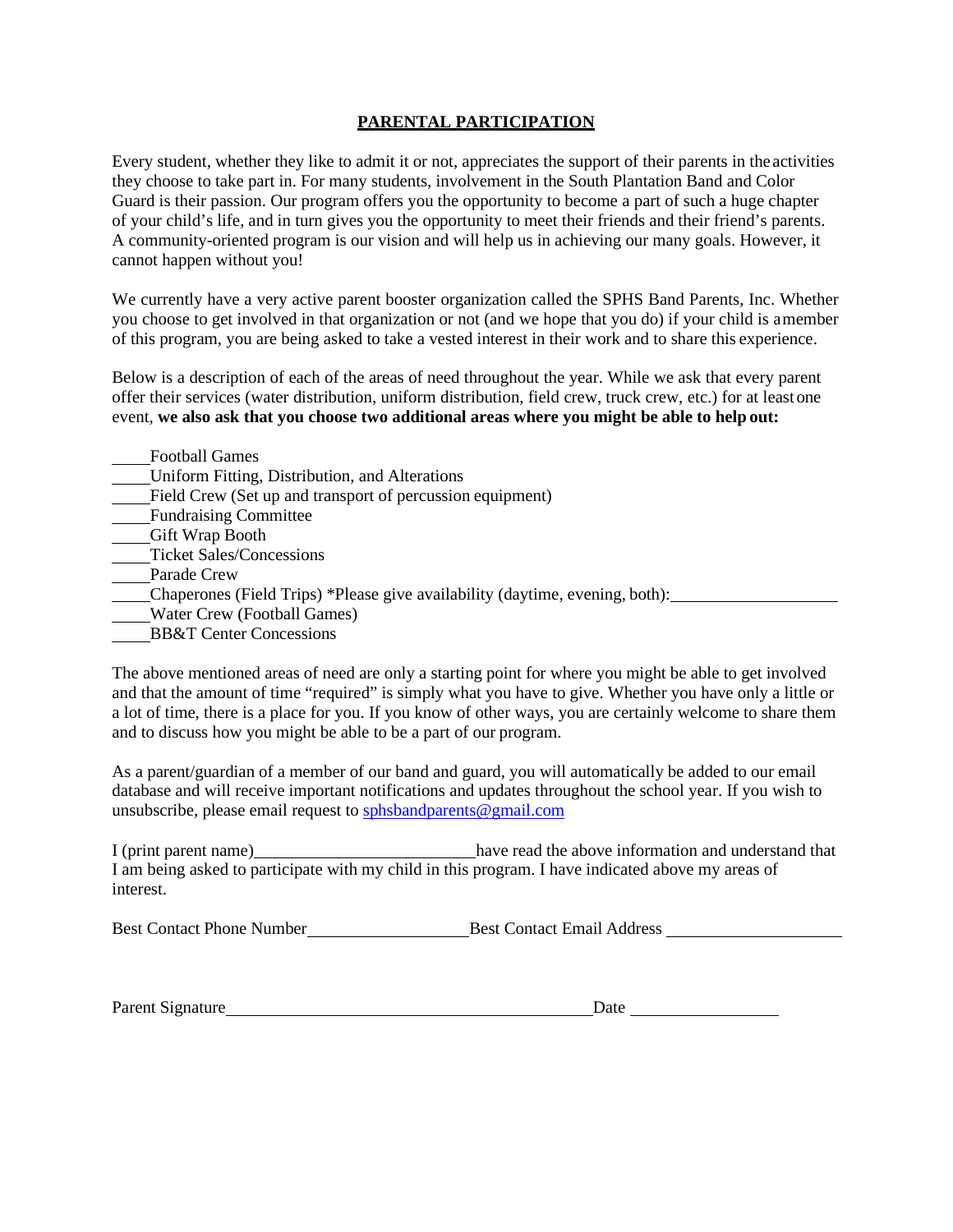### **PERMISSION AND INSURANCE STATEMENT SOUTH PLANTATION HIGH SCHOOL BAND AND COLOR GUARD**

| Print Student Name                                    |                                                                                                                                  |
|-------------------------------------------------------|----------------------------------------------------------------------------------------------------------------------------------|
|                                                       |                                                                                                                                  |
|                                                       | (PRINT Parent/Guardian Name)                                                                                                     |
|                                                       | to participate in Band/Guard and all school-approved Band and Guard activities during the 2021-2022                              |
|                                                       | school year. I authorize my child to accompany the Band and Guard on local or out-of-town trips using                            |
|                                                       | school-approved transportation. I further authorize the school Band Director or the Sponsor/Instructor(s) to                     |
|                                                       | obtain, through a physician of his or her choice, any emergency medical care that may become reasonably                          |
|                                                       | necessary for my child as a result of practice or performance participation. This includes any activity                          |
| occurring on field trips and/or on-campus activities. |                                                                                                                                  |
|                                                       | Furthermore, I/we authorize the school Band/Guard Directors or Sponsor/Instructor(s) to administer any                           |
|                                                       | of the following "over the counter" medications to my child during field trips and/or non-campus                                 |
|                                                       | activities. (If you do not fill out any of the below, none will be allowed to be administered to your child).                    |
|                                                       | ___Tylenol_____Motrin/Advil/Ibuprofen_____Bonine_____Imodium_____Aleve                                                           |
|                                                       | ___Benadryl____Advil Sinus & Cold____Pepcid___Mylanta___Tums                                                                     |
|                                                       | __Sudafed____Saline Solution (eye wash)____Neosporin____Alcohol wound wash solution                                              |
|                                                       | *Does your child have any allergies to generic meds? Circle: Yes No If yes, please list:                                         |
|                                                       | We have medical insurance with: <u>Policy #:</u> Policy <u>#:</u> Policy card and attach                                         |
|                                                       |                                                                                                                                  |
| Address:                                              |                                                                                                                                  |
|                                                       | dress: <u>City/State</u> City/State City/State City and all medical bills for emergency City and all medical bills for emergency |
| care of my child.                                     |                                                                                                                                  |
|                                                       |                                                                                                                                  |
|                                                       |                                                                                                                                  |
|                                                       |                                                                                                                                  |
|                                                       | ***If neither of the above is checked, this form is invalid. One or the other must be checked.***                                |
|                                                       | In regard to the above named student, I submit the following information:                                                        |
|                                                       | 1. Allergies to foods, medications, etc. ***If none, please write <b>NONE</b> .                                                  |
|                                                       | 2. Special medical problems. ***If none, please write NONE. _____________________                                                |
| dosage required.                                      | 3. Is student on any continuing medication (such as inhalers, etc.)? If so, please state and describe                            |
|                                                       |                                                                                                                                  |
|                                                       | I/we are also aware of day to day risks that are involved in extra and co-curricular participation and will                      |
|                                                       | not hold The School Board of Broward County, South Plantation High School, or individual directors                               |
|                                                       | and/or sponsors responsible for any injuries that may be sustained from participation.                                           |
| Sign in the presence of a NOTARY:                     |                                                                                                                                  |
|                                                       |                                                                                                                                  |
|                                                       | Parent/Guardian Signature: Phone (Home) Phone (Home) Phone (Work)                                                                |
|                                                       |                                                                                                                                  |
|                                                       |                                                                                                                                  |
|                                                       | Address: <u>Zip Zip Phone</u><br>Emergency Contact: Zip Phone Phone                                                              |
|                                                       | Do not fill in below this line. To be filled in by Notarizing Agent.                                                             |
| <b>NOTARIZATION:</b>                                  |                                                                                                                                  |
|                                                       | State of Florida, County of State State State State of Florida, County of State State 3.<br>day of                               |

, 20 . Notary Signature: Seal: